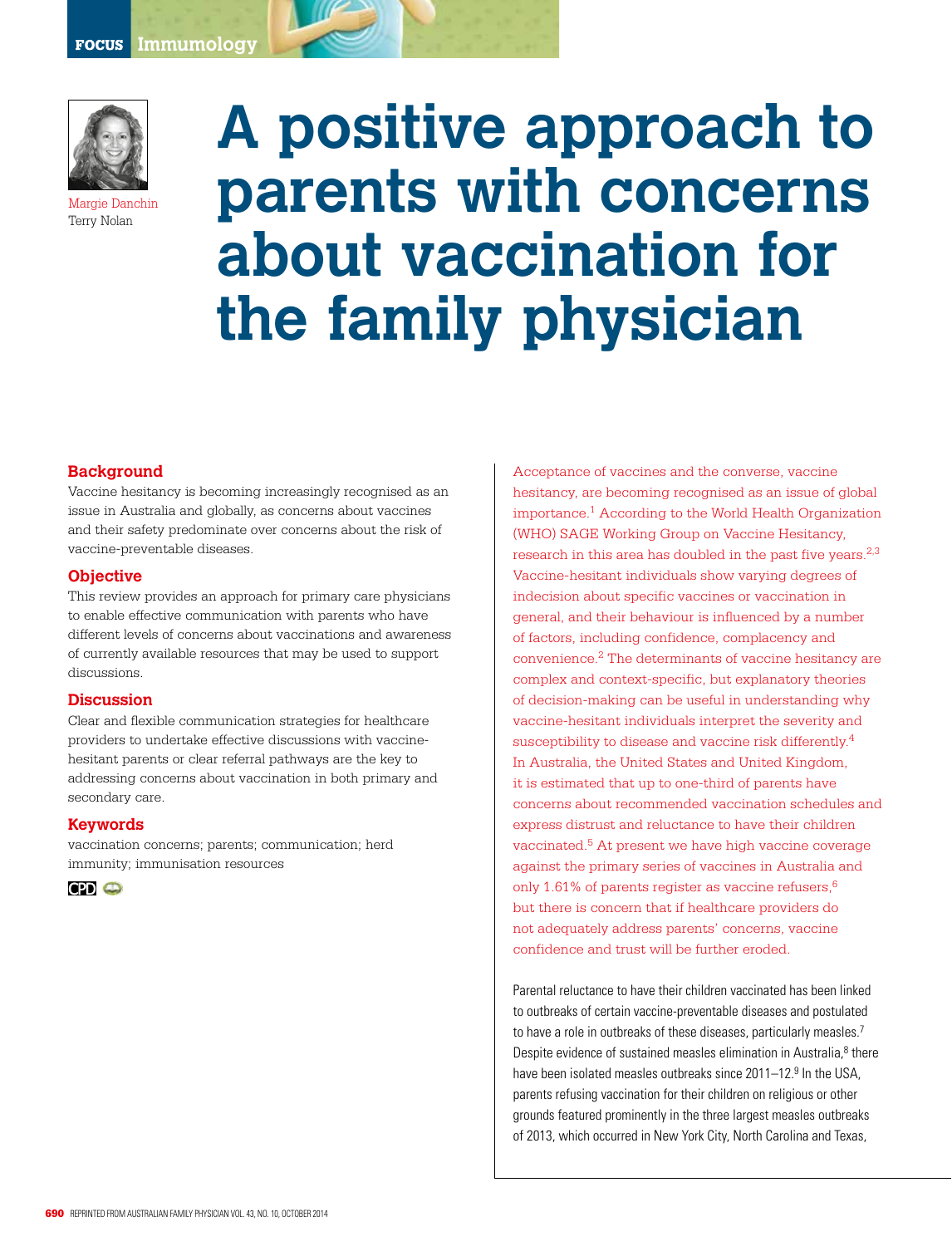

where the virus spread among members of a church taught to distrust vaccination.10 The hypothetical association between the measles, mumps, rubella (MMR) vaccine and autism remains one of the most frequently stated concerns by vaccine-hesitant parents despite a causal association being consistently refuted.11

Australian national immunisation rates are relatively stable and currently fall between 89.7 and 92.3% across all age groups.12 There has been a small downward trend in the 12 to less than 15-months age group across all states and coverage recorded on 31 March 2014 was <90% for the first time in 14 years. Although this is likely to be multifactorial, vaccine hesitancy could be a contributing factor. There are clusters of communities who refuse vaccines in each state in Australia; the refusal rate is up to 7% in towns such as Lismore in NSW. According to the most recent National Health Priority Area (NHPA) report (NHPA 2013), almost 80 000 Australian children under 7 years had not been fully immunised in 2011–2012.

# **Vaccine hesitancy, herd immunity and the safety of selective vaccination schedules**

It is clear that the pockets of vaccine refusers, including those who delay vaccination or adopt selective vaccination schedules, pose a risk to the whole community by threatening the circles of protection created by herd immunity. To provide optimal herd immunity, vaccine coverage above 90% is generally required for most vaccines but is higher for some vaccines, such as measles for which 95% coverage is optimal.13 Some parents are choosing to adopt selective vaccination schedules for their children, but these schedules have not been tested for safety.14 Vaccine recommendations are made to offer protection when a child is most at risk of disease acquisition, to stimulate an optimal immune response and to minimise adverse events. Delaying a vaccine, such as the MMR vaccine, may be done with minimal awareness of the consequences.15 The long-term impact of selective schedules on herd immunity and control of now uncommon vaccinepreventable diseases in developed countries, such as hepatitis B, Haemophilus influenzae type B (Hib) and polio, is unknown.<sup>16</sup>

# **What are the most common concerns that parents have about vaccination?**

Vaccine safety and serious adverse events are repeatedly shown to be a top concern for parents.17 In addition, in an American study, fear of autism, inadequate research or testing, and presence of toxic ingredients were cited as the top three concerns for parents who chose to deviate from the recommended vaccine schedule.18 In another American study, up to 1 in 4 parents believed that their child's immune system could become weakened as a result of too many immunisations and that children receive more immunisations than are good for them.19 In the Australian context, parents of incompletely immunised children similarly cited vaccine side effects, immunisation not being effective against disease, preferring 'natural' approaches, and vaccines containing harmful and toxic substances as their top concerns.20 Tools

have been developed to accurately identify vaccine hesitancy through assessment of immunisation behaviour, attitudes, beliefs and trust, <sup>21</sup> and have been shown to predict childhood immunisation status.<sup>22</sup> However, such a tool has not been developed or used in the Australian context and more research about the vaccine concerns of Australian parents is needed. Qualitative Australian studies from the 1990s suggest that differing health beliefs, approaches to decision-making and risk perception all interact in leading to parent variability in judging severity and susceptibility to diseases and vaccine risk.<sup>4,23</sup>

# **New approaches to improving vaccine confidence and trust in vaccines are needed**

Previous approaches and recommendations for healthcare practitioners have focused on the provision of information to parents or on education interventions, but not on communication strategies. Recent Cochrane and systematic reviews concluded that there was limited evidence to guide the implementation of effective strategies to deal with the emerging threat of parental refusal of vaccination for their children and that new intervention studies are needed that incorporate vaccine communication strategies into the healthcare encounter.<sup>24,25</sup> Communication processes that build rapport and trust are needed. Attempts to persuade using graphic images or narratives, or by simply providing more information often fail or backfire.<sup>26</sup> Healthcare providers play a vital part and are often the most trusted sources of vaccine information.27 However, they themselves may have concerns about vaccine safety and require access to appropriate information to address parental questions.28,29 Thus, we need to develop and evaluate effective systems or communication strategies to support parental vaccine decision-making and to recognise that parents' trust in the source of information may be more important than the information itself. Vaccine discussions with healthcare providers can and should occur antenatally as studies have shown that the vaccine decisionmaking process begins prenatally.30

# **A framework for communicating with vaccine hesitant parents**

To help healthcare providers, a classification by Leask et al, $31$  informed by results from a study by Benin et al,<sup>32</sup> has been proposed that categorises parents into five discernable groups on the basis of their vaccine concerns (*Table 1*). Although not yet formally evaluated, our preliminary investigations show that these categories resonate strongly with healthcare providers and parents alike. Individuals can be broadly categorised into three groups: acceptors, which include those who accept all vaccines (unquestioning acceptors) but still have some concerns (cautious acceptors); hesitant parents, which include those who have significant concerns but give all vaccines (hesitant) or delay vaccines and/or adopt a selective schedule (late or selective vaccinators); and refusers, who refuse all vaccines. By adopting specific goals and communication strategies for each group, clinicians can tailor their discussions appropriately and not have long discussions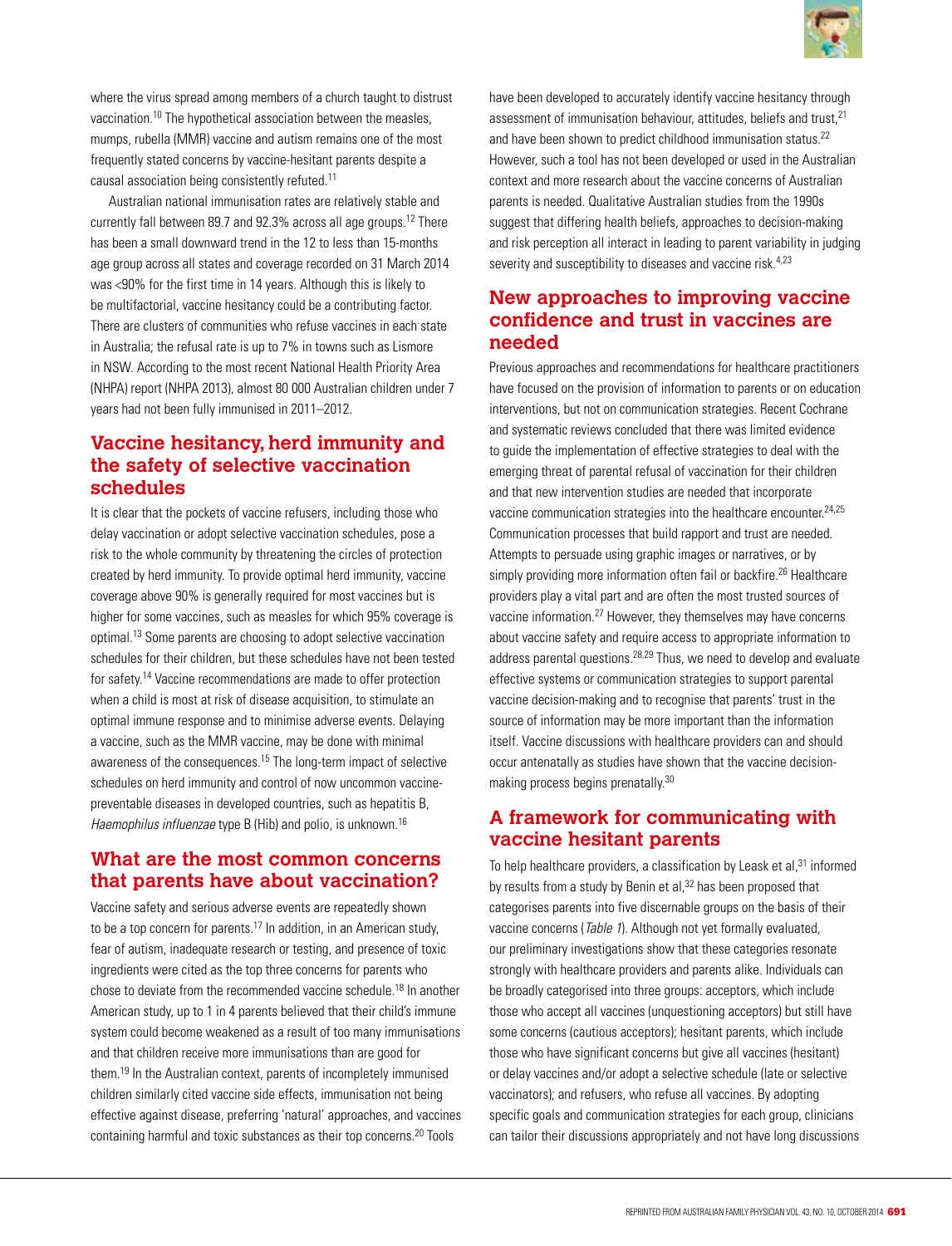

that may be unproductive or even confrontational. An approach to hesitant parents and refusing parents is given in Table 2. Using the principles of motivational interviewing, where a guiding rather than a directing style is used to develop an empathic relationship with the individual, the individual's responsiveness and motivation for change can be assessed.33 This method has been used to facilitate behaviour change for other health behaviours, such as smoking and alcohol cessation.<sup>34</sup> For the vaccine hesitant group, building trust is essential through a respectful, non-judgmental approach that aims to elicit and address specific concerns. For refusers, the aim is to keep the consultation brief, keep the door open for further discussion and provide appropriate resources if wanted.

Where possible, available resources that have been developed to address these concerns, in either paper or video format, can be used to support the discussion and can be downloaded and given to the parent at the time of the consultation. Specific fact sheets that assist the individual to understand disease and vaccine risk, with more pictorial representation of risk such as the MMR decision aid (Table 3), have

| <b>Parental position</b>     |                                                                                                     |
|------------------------------|-----------------------------------------------------------------------------------------------------|
| Unquestioning acceptor       | • Want to vaccinate $-$ no specific questions<br>• Good relationship with their healthcare provider |
|                              |                                                                                                     |
|                              | • Less detailed knowledge on vaccination                                                            |
| Cautious acceptor            | • Vaccinate despite minor concerns                                                                  |
|                              | • Believe benefits of vaccines outweigh the risks and hope their child won't be                     |
|                              | affected by a rare or serious adverse event                                                         |
| <b>Hesitant</b>              | • Vaccinate but have significant concerns                                                           |
|                              | • Focused on vaccine risk                                                                           |
|                              | • Trust in healthcare provider is key                                                               |
|                              | • Higher levels of vaccine knowledge - actively seek more information                               |
| Late or selective vaccinator | • Significant concerns regarding vaccination                                                        |
|                              | • Prefer to delay vaccines up to 2 years or adopt a selective schedule                              |
|                              | • Significant doubts about safety, necessity and number of vaccines                                 |
|                              | • Highest knowledge vaccine – actively seek more information                                        |
| Refuser                      | $\bullet$ Refuse all vaccines                                                                       |
|                              | • Specific religious, philosophical or alternative lifestyle beliefs or negative                    |
|                              | experience with vaccination                                                                         |
|                              | • Lower levels of vaccine knowledge                                                                 |

## Table 1. A proposed classification of parental position on vaccination by Leask et al<sup>31</sup> informed by Benin et al32

| Table 2. Suggested communication approaches for vaccine hesitant and refusing parents |                                                          |  |  |
|---------------------------------------------------------------------------------------|----------------------------------------------------------|--|--|
| Vaccine hesitant or delaying parents                                                  | <b>Refusing parents</b>                                  |  |  |
| • Spend adequate time with child and parent                                           | • Ask permission to discuss                              |  |  |
| • Ask permission to discuss concerns                                                  | • Aim to keep discussion brief but leaving the door open |  |  |
| • Carefully elicit concerns and try to address each one                               | • Check importance of vaccines and confidence            |  |  |
| specifically                                                                          | • Don't dismiss concerns – acknowledge                   |  |  |
| • Accept concerns and try not to minimise or dismiss                                  | • Don't overstate vaccine safety                         |  |  |
| them                                                                                  | • Challenging firmly held philosophical, religious or    |  |  |
| • Use a guiding style                                                                 | scientific beliefs unhelpful                             |  |  |
| • Discuss disease and vaccine risks as well as vaccine                                | • Avoid overt confrontation and scientific ping pong     |  |  |
| benefits                                                                              | • Provide links to resources if wanted                   |  |  |
| • Communicate risks with words and numbers or even                                    | • Explore receptivity to a tailored schedule to get them |  |  |
| simple graphics                                                                       | started $-$ explain the risks                            |  |  |
| • Support discussions with downloadable resources                                     | • Offer another appointment when ready or attendance at  |  |  |
| • Avoid trying to overwhelm with detailed scientific<br>information                   | a specialist immunisation clinic                         |  |  |
| • Offer another appointment if needed or attendance at a                              |                                                          |  |  |

specialist immunisation clinic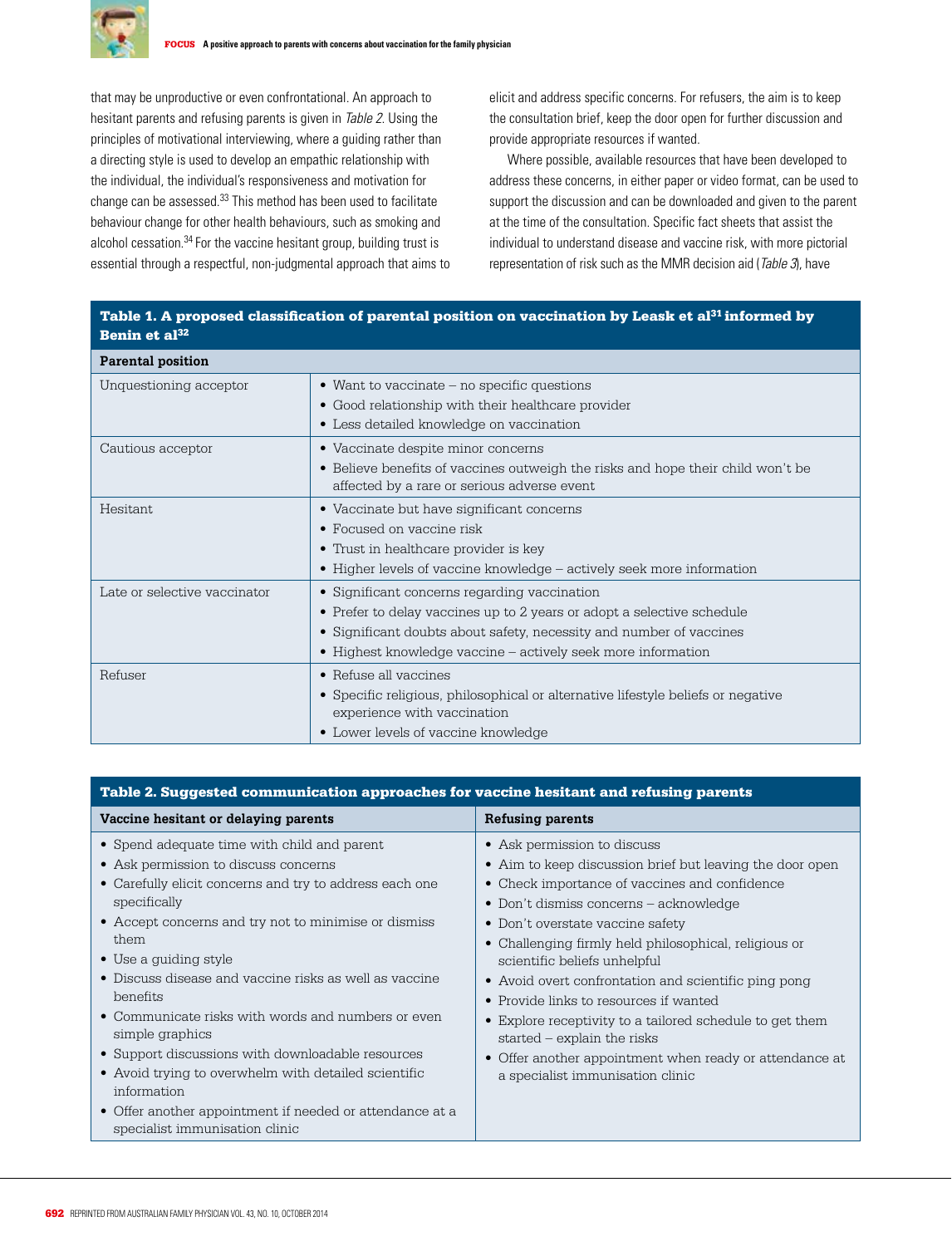

been shown to reduce decisional conflict.<sup>35</sup> Actual numbers of cases of specific diseases, such as pertussis, by age group and year can be given to parents by accessing the National Notifiable Disease Surveillance database so that they can better appreciate the risk to their child. For parents who decline all vaccines, a selective schedule may be offered to get them started, but full uptake of vaccines should be encouraged. For these parents, accepting some vaccines may be a reasonable goal when the alternative is no vaccines. If the parents' needs cannot be met or the practitioner does not have the time or inclination to discuss their concerns further, referral to a specialist immunisation clinic may be considered. However, GPs can and should be strong advocates for immunisation and may wish to adopt an advocacy role in the community to further address parental questions and concerns.

# **Other measures that promote vaccination**

Government measures that aim to encourage and promote immunisation have been shown to be highly effective contributors to coverage.<sup>36</sup> These measures include the Family Tax Benefit part A (FTB-A), paid to eligible families whose children are fully immunised at 1, 2 and 4 years, and the childcare benefit for eligible families accessing approved or registered childcare. Childcare and school entry certification requirements also serve to promote vaccination where access or timeliness issues are the main reason for under-vaccination. All of the above measures include provisions for medical or personal belief exemptions, conditional upon parents submitting a document signed by them and a provider.

## **Summary**

In order to effectively address vaccine hesitancy in the Australian context, at a time when concerns about vaccines and their safety predominate over concerns about the risk of the vaccine-preventable diseases, it is clear that effective communication strategies for healthcare providers to undertake discussions with vaccine-hesitant families are the way forward. These discussions can occur in both the primary and secondary care setting along the continuum of parental vaccine decision-making, from the prenatal to the postnatal period and beyond.

## **Authors**

Margie Danchin MBBS, FRACP, PhD, Paediatrician, Department of General Medicine, Royal Children's Hospital, VIC; Senior Research Fellow, Vaccine and Immunisation Research Group (VIRGo), Murdoch Children's Research Institute; Senior Fellow, Department of Paediatrics, The University of Melbourne, VIC

Terry Nolan AO PhD FRACP FAFPHM, Professorial Research Fellow, Murdoch Children's Research Institute, Head, Vaccine and Immunisation Research Group (VIRgo), and Professor and Head, Melbourne School of Population and Global Health Department of General Medicine, Royal Children's Hospital, Melbourne, VIC. t.nolan@unimelb.edu.au

Competing interests: GlaxoSmithKline, SanofiPasteur, Novartis and Pfizer provided research grants to Terry Nolan's institution to conduct clinical trials of novel vaccines. Until 30 June 2014, Terry Nolan was Chair of ATAGI for the Australian Government (a remunerated position) for approximately 9 years. He is a member of the WHO SAGE immunisation advisory committee (not remunerated).

Provenance and peer review: Commissioned, externally peer reviewed.

| Table 3. Suggested useful resources to support vaccine discussions |                                                                                                                                                                                                                                                                                                                                                                                                                                                                                                                                      |  |
|--------------------------------------------------------------------|--------------------------------------------------------------------------------------------------------------------------------------------------------------------------------------------------------------------------------------------------------------------------------------------------------------------------------------------------------------------------------------------------------------------------------------------------------------------------------------------------------------------------------------|--|
| <b>Resources</b>                                                   | <b>Suggestions</b>                                                                                                                                                                                                                                                                                                                                                                                                                                                                                                                   |  |
| <b>Disease</b><br>surveillance<br>data                             | National Notifiable Disease Surveillance database (NNDSS), www9.health.gov.au/cda/source/cda-index.cfm                                                                                                                                                                                                                                                                                                                                                                                                                               |  |
| Fact sheets                                                        | • National Centre for Immunisation Research and Surveillance (NCIRS) www.ncirs.edu.au<br>• Children's Hospital of Philadelphia, USA (CHOP) www.chop.edu/service/vaccine-education-center/<br>home html<br>• Department of Health www.immunise.health.gov.au/internet/immunise/publishing.nsf/Content/<br>resources-menu<br>• Better Health Channel www.betterhealth.vic.gov.au/bhcv2/bhcarticles.nsf/pages/hl_immunisation<br>• Immunisation handbook www.health.gov.au/internet/immunise/publishing.nsf/Content/Handbook10-<br>home |  |
| Decision aids                                                      | • National Centre for Immunisation Research and Surveillance MMR vaccine decision aid, www.ncirs.<br>edu.au/immunisation/education/mmr-decision/index.php                                                                                                                                                                                                                                                                                                                                                                            |  |
| Videos                                                             | • Children's Hospital of Philadelphia (CHOP), www.chop.edu                                                                                                                                                                                                                                                                                                                                                                                                                                                                           |  |
| Websites                                                           | • Melbourne Vaccine Education Centre (MVEC), www.mvec.vic.edu.au<br>• National Centre for Immunisation Research and Surveillance, www.ncirs.edu.au<br>• Children's Hospital of Philadelphia (CHOP), www.chop.edu/service/vaccine-education-center/home.<br>html<br>• Oxford Vaccine Group, www.ovg.ox.ac.uk/vaccine-knowledge-home,<br>• ImmuniseBC (British Columbia, Canada), www.immunizebc.ca                                                                                                                                    |  |